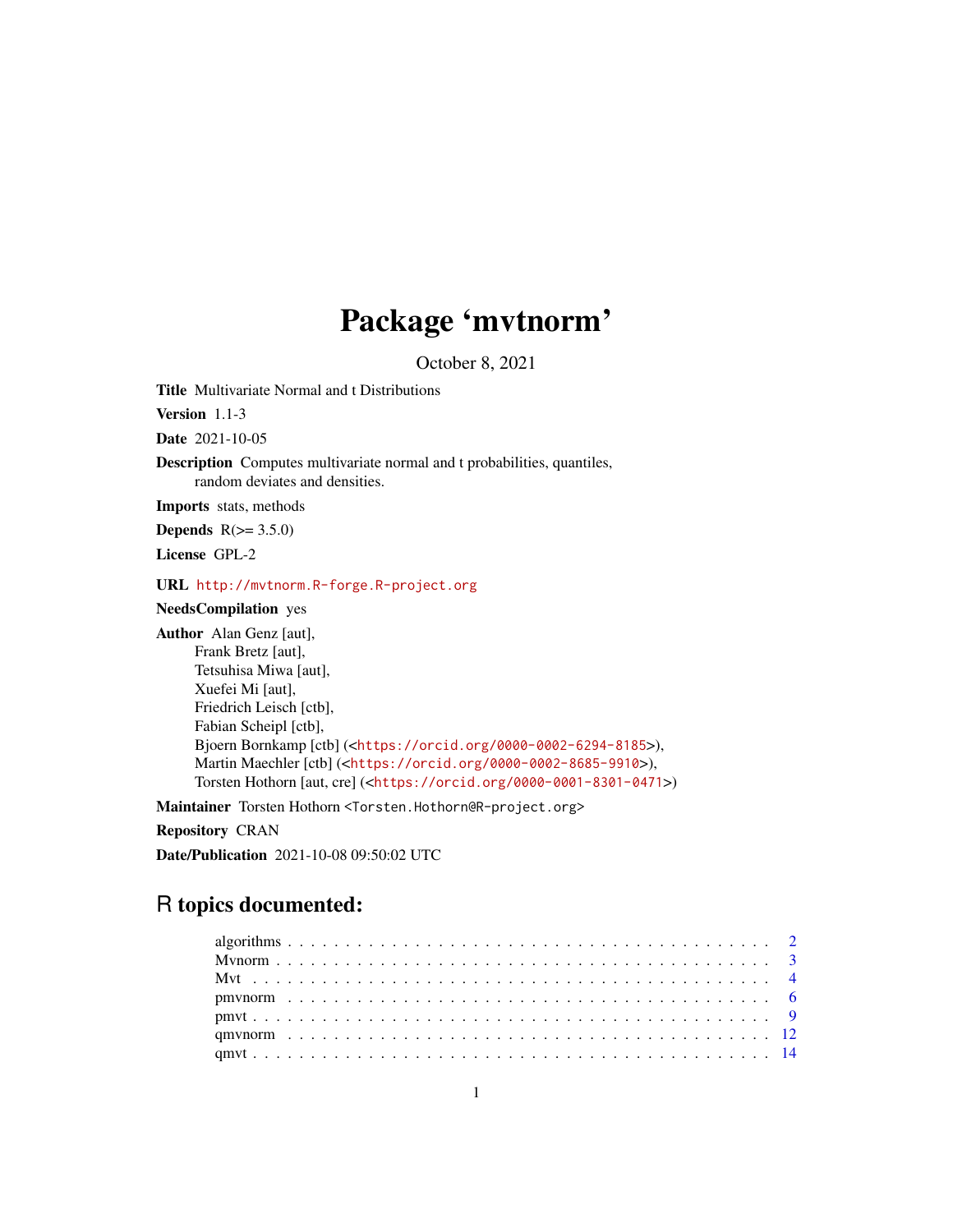<span id="page-1-0"></span>**Index** [17](#page-16-0)

#### <span id="page-1-1"></span>Description

Choose between three algorithms for evaluating normal (and t-) distributions and define hyper parameters.

#### Usage

```
GenzBretz(maxpts = 25000, abseps = 0.001, releps = 0)
Miwa(steps = 128, checkCorr = TRUE, maxval = 1e3)
TVPACK(abseps = 1e-6)
```
#### Arguments

| maxpts    | maximum number of function values as integer. The internal FORTRAN code<br>always uses a minimum number depending on the dimension. (for example 752<br>for three-dimensional problems). |
|-----------|------------------------------------------------------------------------------------------------------------------------------------------------------------------------------------------|
| abseps    | absolute error tolerance; for TVPACK only used for dimension 3.                                                                                                                          |
| releps    | relative error tolerance as double.                                                                                                                                                      |
| steps     | number of grid points to be evaluated; cannot be larger than 4097.                                                                                                                       |
| checkCorr | logical indicating if a check for singularity of the correlation matrix should be<br>performed (once per function call to $pmv$ ) or $pmv$ norm()).                                      |
| maxval    | replacement for Inf when non-orthant probabilities involving Inf shall be com-<br>puted.                                                                                                 |

#### Details

There are three algorithms available for evaluating normal (and two algorithms for t-) probabilities: The default is the randomized Quasi-Monte-Carlo procedure by Genz (1992, 1993) and Genz and Bretz (2002) applicable to arbitrary covariance structures and dimensions up to 1000.

For normal probabilities, smaller dimensions (up to 20) and non-singular covariance matrices, the algorithm by Miwa et al. (2003) can be used as well. This algorithm can compute orthant probabilities (lower being -Inf or upper equal to Inf). Non-orthant probabilities are computed from the corresponding orthant probabilities, however, infinite limits are replaced by maxval along with a warning.

For two- and three-dimensional problems and semi-infinite integration region, TVPACK implements an interface to the methods described by Genz (2004).

#### Value

An object of class "GenzBretz", "Miwa", or "TVPACK" defining hyper parameters.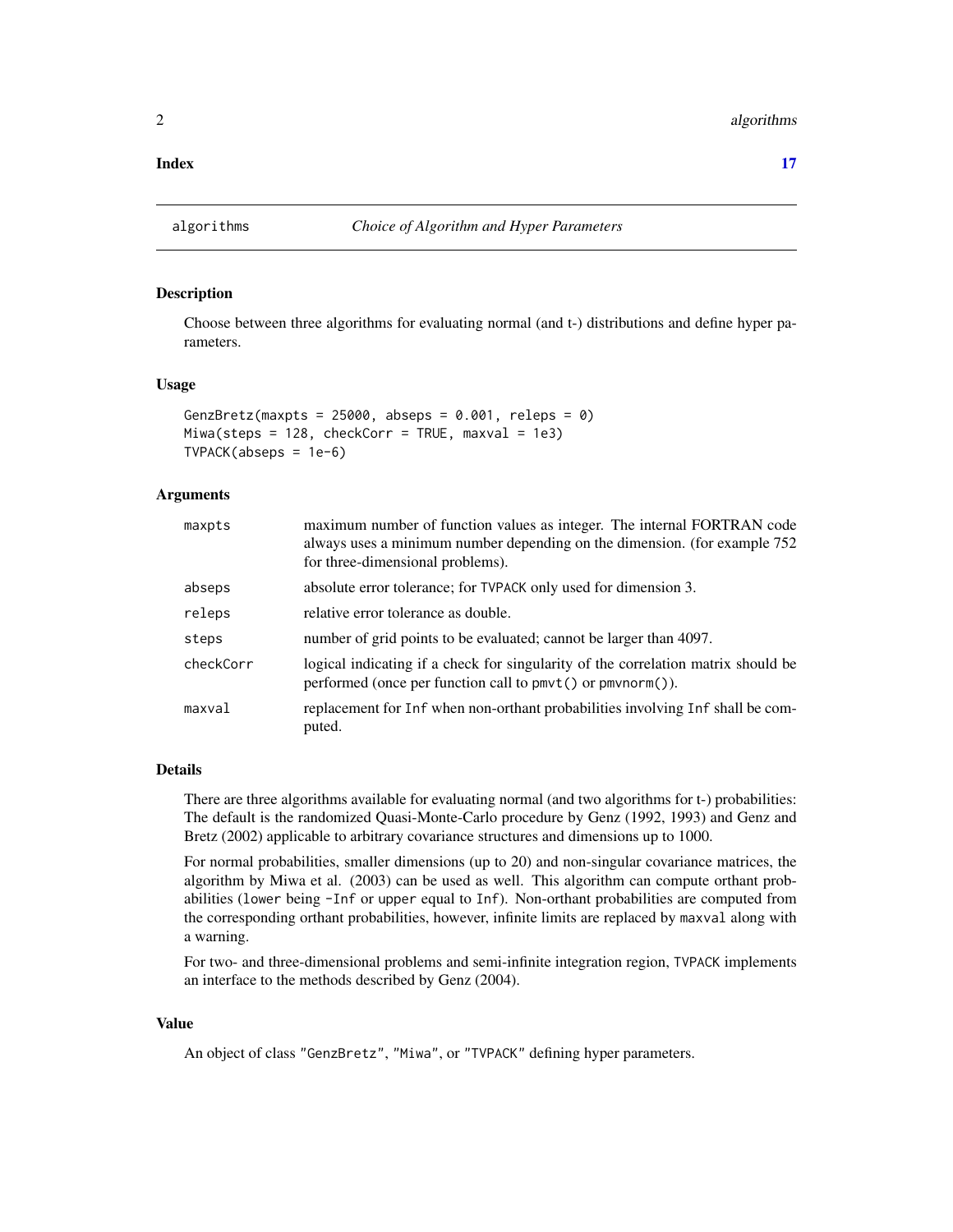#### <span id="page-2-0"></span>Mvnorm 3

#### References

Genz, A. (1992). Numerical computation of multivariate normal probabilities. *Journal of Computational and Graphical Statistics*, 1, 141–150.

Genz, A. (1993). Comparison of methods for the computation of multivariate normal probabilities. *Computing Science and Statistics*, 25, 400–405.

Genz, A. and Bretz, F. (2002), Methods for the computation of multivariate t-probabilities. *Journal of Computational and Graphical Statistics*, 11, 950–971.

Genz, A. (2004), Numerical computation of rectangular bivariate and trivariate normal and t-probabilities, *Statistics and Computing*, 14, 251–260.

Genz, A. and Bretz, F. (2009), *Computation of Multivariate Normal and t Probabilities*. Lecture Notes in Statistics, Vol. 195. Springer-Verlag, Heidelberg.

Miwa, A., Hayter J. and Kuriki, S. (2003). The evaluation of general non-centred orthant probabilities. *Journal of the Royal Statistical Society*, Ser. B, 65, 223–234.

Mi, X., Miwa, T. and Hothorn, T. (2009). mvtnorm: New numerical algorithm for multivariate normal probabilities. *The R Journal* 1(1): 37–39. [https://journal.r-project.org/archive/](https://journal.r-project.org/archive/2009-1/RJournal_2009-1_Mi+et+al.pdf) [2009-1/RJournal\\_2009-1\\_Mi+et+al.pdf](https://journal.r-project.org/archive/2009-1/RJournal_2009-1_Mi+et+al.pdf)

Mvnorm *Multivariate Normal Density and Random Deviates*

#### <span id="page-2-1"></span>Description

These functions provide the density function and a random number generator for the multivariate normal distribution with mean equal to mean and covariance matrix sigma.

#### Usage

```
dmvnorm(x, mean = rep(0, p), sigma = diag(p), log = FALSE, checkSymmetry = TRUE)
rmvnorm(n, mean = rep(0, nrow(sigma)), sigma = diag(length(mean)),
     method=c("eigen", "svd", "chol"), pre0.9_9994 = FALSE, checkSymmetry = TRUE)
```
#### Arguments

| $\mathsf{x}$ | vector or matrix of quantiles. If x is a matrix, each row is taken to be a quantile.                                                                                                                                                                                                                |
|--------------|-----------------------------------------------------------------------------------------------------------------------------------------------------------------------------------------------------------------------------------------------------------------------------------------------------|
| n            | number of observations.                                                                                                                                                                                                                                                                             |
| mean         | mean vector, default is $rep(0, length = ncol(x))$ .                                                                                                                                                                                                                                                |
| sigma        | covariance matrix, default is $diag(ncol(x))$ .                                                                                                                                                                                                                                                     |
| log          | logical; if TRUE, densities d are given as $log(d)$ .                                                                                                                                                                                                                                               |
| method       | string specifying the matrix decomposition used to determine the matrix root<br>of sigma. Possible methods are eigenvalue decomposition ("eigen", default),<br>singular value decomposition ("svd"), and Cholesky decomposition ("chol").<br>The Cholesky is typically fastest, not by much though. |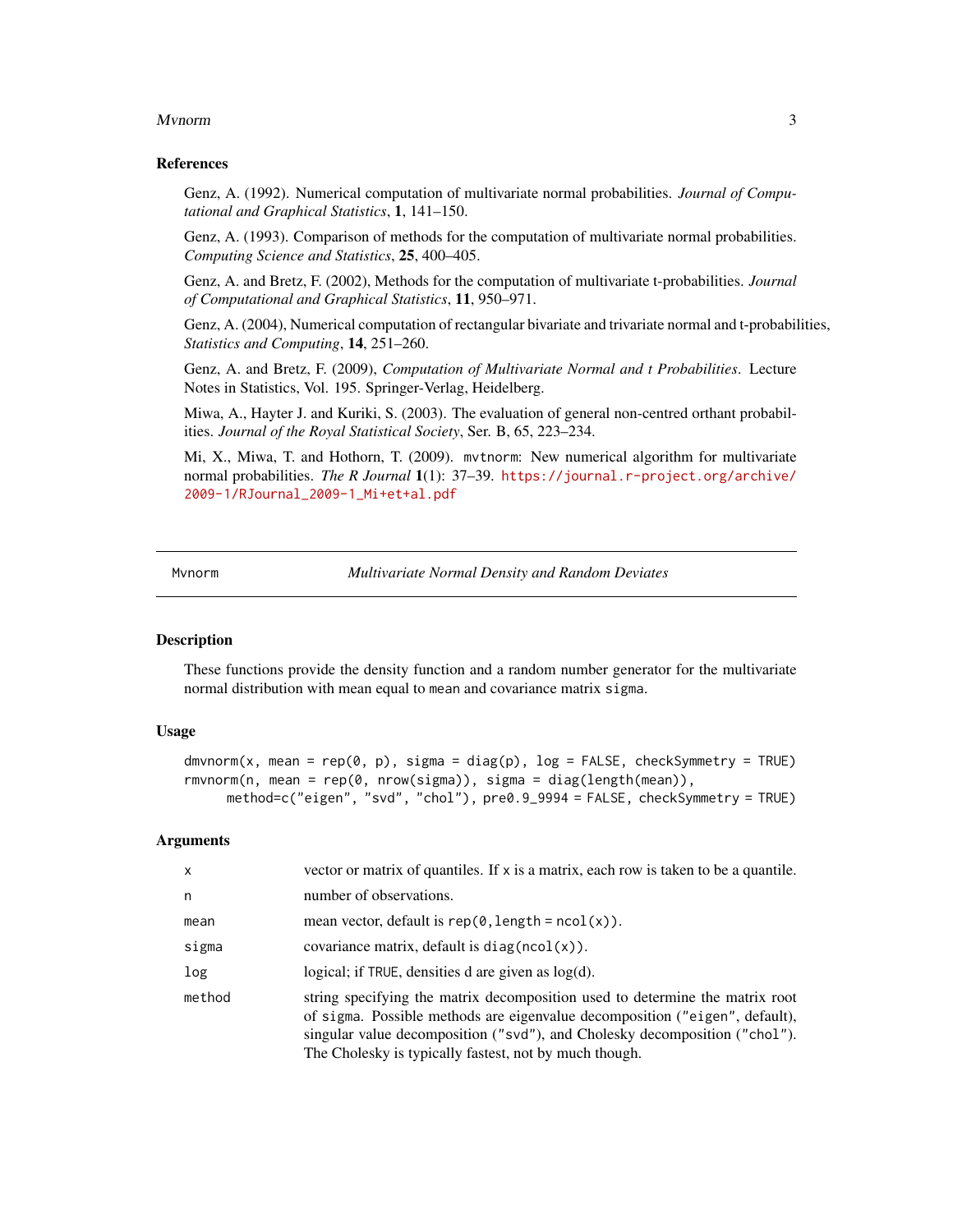<span id="page-3-0"></span>

| pre0.9_9994   | logical; if FALSE, the output produced in mythorm versions up to 0.9-9993 is<br>reproduced. In 0.9-9994, the output is organized such that $rmvnorm(10,)$<br>has the same first ten rows as $r$ mvnorm $(100, \ldots)$ when called with the same<br>seed. |
|---------------|-----------------------------------------------------------------------------------------------------------------------------------------------------------------------------------------------------------------------------------------------------------|
| checkSymmetry | logical; if FALSE, skip checking whether the covariance matrix is symmetric or<br>not. This will speed up the computation but may cause unexpected outputs when<br>ill-behaved sigma is provided. The default value is TRUE.                              |

#### Author(s)

Friedrich Leisch and Fabian Scheipl

#### See Also

[pmvnorm](#page-5-1), [rnorm](#page-0-0), [qmvnorm](#page-11-1)

#### Examples

```
dmvnorm(x=c(0,0))
dmvnorm(x=c(0,0), mean=c(1,1))
sigma \leq matrix(c(4,2,2,3), ncol=2)
x \leq -rmvnorm(n=500, mean=c(1,2), sigma=sigma)
colMeans(x)
var(x)
x <- rmvnorm(n=500, mean=c(1,2), sigma=sigma, method="chol")
colMeans(x)
var(x)
plot(x)
```
#### Mvt *The Multivariate t Distribution*

#### Description

These functions provide information about the multivariate  $t$  distribution with non-centrality parameter (or mode) delta, scale matrix sigma and degrees of freedom df. dmvt gives the density and rmvt generates random deviates.

#### Usage

```
rmvt(n, sigma = diag(2), df = 1, delta = rep(0, nrow(sigma)),
     type = c("shifted", "Kshirsagar"), ...)
dmvt(x, delta = rep(0, p), sigma = diag(p), df = 1, log = TRUE,
     type = "shifted", checkSymmetry = TRUE)
```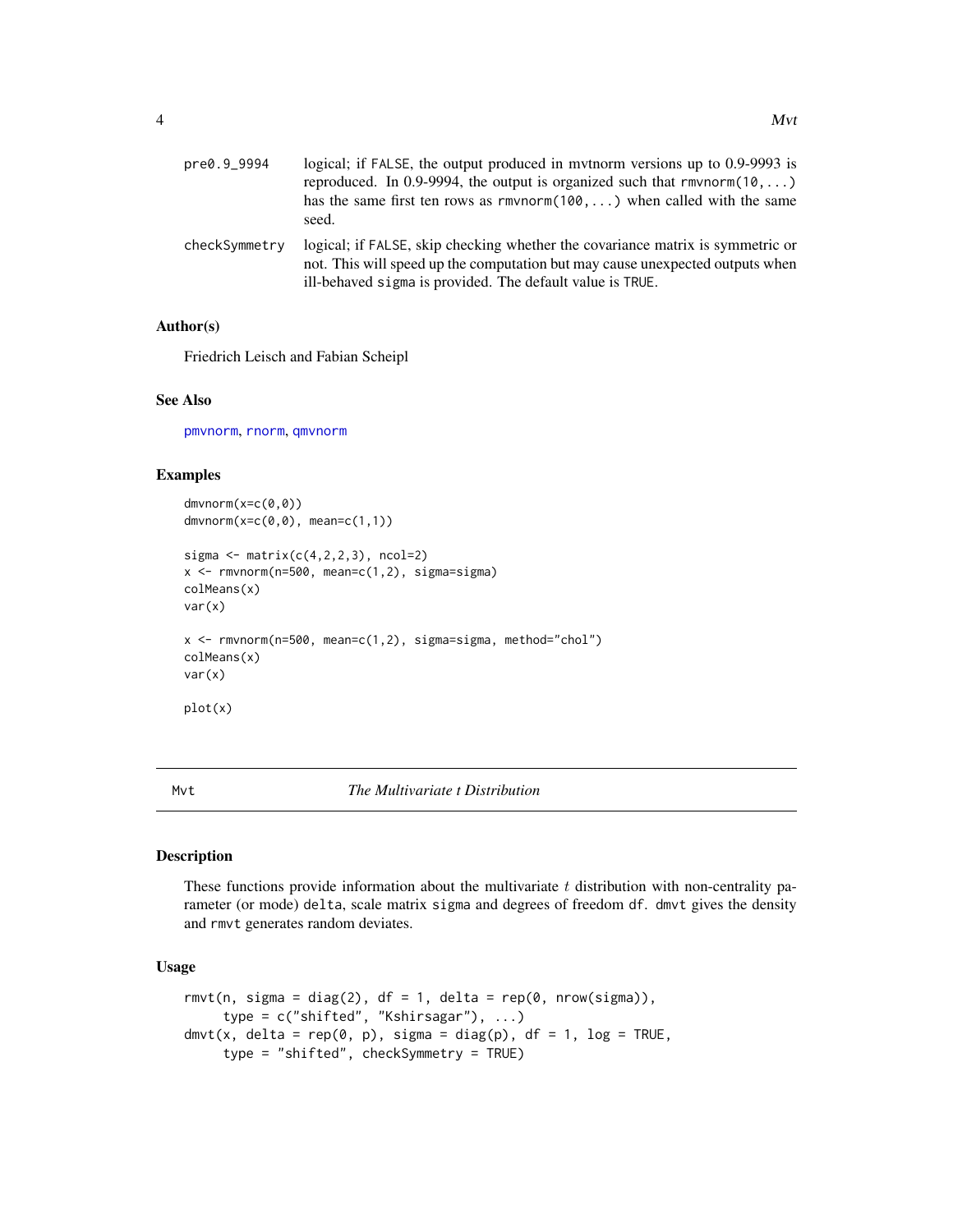#### <span id="page-4-0"></span> $Mvt$  5

#### **Arguments**

| $\times$      | vector or matrix of quantiles. If $x$ is a matrix, each row is taken to be a quantile.                                                                                                                                                                                                                                                                                                                                                                                                                                                                                                                                                                                                                                                                                                                                                                                                                   |
|---------------|----------------------------------------------------------------------------------------------------------------------------------------------------------------------------------------------------------------------------------------------------------------------------------------------------------------------------------------------------------------------------------------------------------------------------------------------------------------------------------------------------------------------------------------------------------------------------------------------------------------------------------------------------------------------------------------------------------------------------------------------------------------------------------------------------------------------------------------------------------------------------------------------------------|
| n             | number of observations.                                                                                                                                                                                                                                                                                                                                                                                                                                                                                                                                                                                                                                                                                                                                                                                                                                                                                  |
| delta         | the vector of noncentrality parameters of length n, for type = "shifted" delta<br>specifies the mode.                                                                                                                                                                                                                                                                                                                                                                                                                                                                                                                                                                                                                                                                                                                                                                                                    |
| sigma         | scale matrix, defaults to $diag(ncol(x))$ .                                                                                                                                                                                                                                                                                                                                                                                                                                                                                                                                                                                                                                                                                                                                                                                                                                                              |
| df            | degrees of freedom. $df = 0$ or $df = Inf$ corresponds to the multivariate normal<br>distribution.                                                                                                                                                                                                                                                                                                                                                                                                                                                                                                                                                                                                                                                                                                                                                                                                       |
| log           | logical indicating whether densities d are given as $log(d)$ .                                                                                                                                                                                                                                                                                                                                                                                                                                                                                                                                                                                                                                                                                                                                                                                                                                           |
| type          | type of the noncentral multivariate $t$ distribution. type = "Kshirsagar" corre-<br>sponds to formula (1.4) in Genz and Bretz (2009) (see also Chapter 5.1 in Kotz<br>and Nadarajah (2004)). This is the noncentral t-distribution needed for calculat-<br>ing the power of multiple contrast tests under a normality assumption. $type =$<br>"shifted" corresponds to the formula right before formula (1.4) in Genz and<br>Bretz $(2009)$ (see also formula $(1.1)$ in Kotz and Nadarajah $(2004)$ ). It is a lo-<br>cation shifted version of the central t-distribution. This noncentral multivariate<br>$t$ distribution appears for example as the Bayesian posterior distribution for the<br>regression coefficients in a linear regression. In the central case both types co-<br>incide. Note that the defaults differ from the default in $pmvt()$ (for reasons of<br>backward compatibility). |
| checkSymmetry | logical; if FALSE, skip checking whether the covariance matrix is symmetric or<br>not. This will speed up the computation but may cause unexpected outputs when<br>ill-behaved sigma is provided. The default value is TRUE.                                                                                                                                                                                                                                                                                                                                                                                                                                                                                                                                                                                                                                                                             |
| $\cdots$      | additional arguments to rmvnorm(), for example method.                                                                                                                                                                                                                                                                                                                                                                                                                                                                                                                                                                                                                                                                                                                                                                                                                                                   |

#### Details

If X denotes a random vector following a t distribution with location vector 0 and scale matrix  $\Sigma$ (written  $X \sim t_{\nu}(\mathbf{0}, \Sigma)$ ), the scale matrix (the argument sigma) is not equal to the covariance matrix  $Cov(X)$  of X. If the degrees of freedom  $\nu$  (the argument df) is larger than 2, then  $Cov(X) =$  $\Sigma \nu/(\nu - 2)$ . Furthermore, in this case the correlation matrix  $Cor(X)$  equals the correlation matrix corresponding to the scale matrix  $\Sigma$  (which can be computed with [cov2cor\(](#page-0-0))). Note that the scale matrix is sometimes referred to as "dispersion matrix"; see McNeil, Frey, Embrechts (2005, p. 74).

For type = "shifted" the density

$$
c(1 + (x - \delta)S^{-1}(x - \delta)/\nu)^{-(\nu+m)/2}
$$

is implemented, where

$$
c = \Gamma((\nu + m)/2)/((\pi \nu)^{m/2} \Gamma(\nu/2) |S|^{1/2}),
$$

S is a positive definite symmetric matrix (the matrix sigma above),  $\delta$  is the non-centrality vector and  $\nu$  are the degrees of freedom.

df=0 historically leads to the multivariate normal distribution. From a mathematical point of view, rather df=Inf corresponds to the multivariate normal distribution. This is (now) also allowed for rmvt() and dmvt().

Note that dmvt() has default log = TRUE, whereas [dmvnorm\(](#page-2-1)) has default log = FALSE.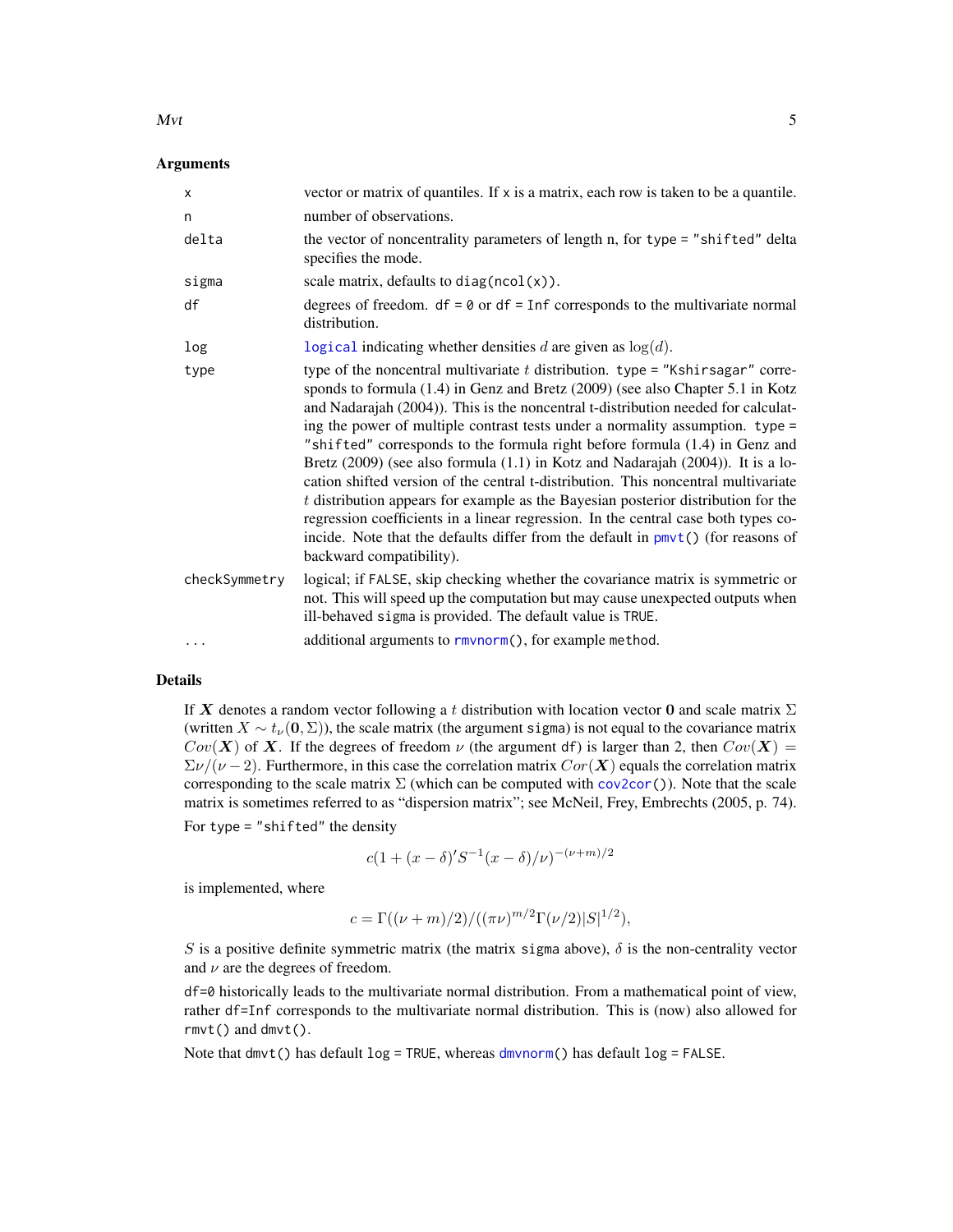#### <span id="page-5-0"></span>References

McNeil, A. J., Frey, R., and Embrechts, P. (2005). *Quantitative Risk Management: Concepts, Techniques, Tools*. Princeton University Press.

#### See Also

[pmvt\(](#page-8-1)) and [qmvt\(](#page-13-1))

#### Examples

```
## basic evaluation
dmvt(x = c(0,0), sigma = diag(2))## check behavior for df=0 and df=Inf
x \leq -c(1.23, 4.56)mu < - 1:2Sigma \leftarrow diag(2)
x0 \leq -dmvt(x, delta = mu, sigma = Sigma, df = 0) # default log = TRUE!
x8 <- dmvt(x, delta = mu, sigma = Sigma, df = Inf) # default log = TRUE!
xn \leq -dmvnorm(x, mean = mu, sigma = Sigma, log = TRUE)stopifnot(identical(x0, x8), identical(x0, xn))
## X ~ t_3(0, diag(2))
x <- rmvt(100, sigma = diag(2), df = 3) # t_3(0, diag(2)) sampleplot(x)
## X ~ t_3(mu, Sigma)
n < -1000mu < -1:2Sigma \leq matrix(c(4, 2, 2, 3), ncol=2)
set.seed(271)
x \leq -\text{rep}(\text{mu}, \text{each=n}) + \text{rmvt}(n, \text{sigma=Sigma}, \text{df=3})plot(x)
## Note that the call rmvt(n, mean=mu, sigma=Sigma, df=3) does *not*
## give a valid sample from t_3(mu, Sigma)! [and thus throws an error]
try(rmvt(n, mean=mu, sigma=Sigma, df=3))
## df=Inf correctly samples from a multivariate normal distribution
set.seed(271)
x <- rep(mu, each=n) + rmvt(n, sigma=Sigma, df=Inf)
set.seed(271)
x. <- rmvnorm(n, mean=mu, sigma=Sigma)
stopifnot(identical(x, x.))
```
<span id="page-5-1"></span>pmvnorm *Multivariate Normal Distribution*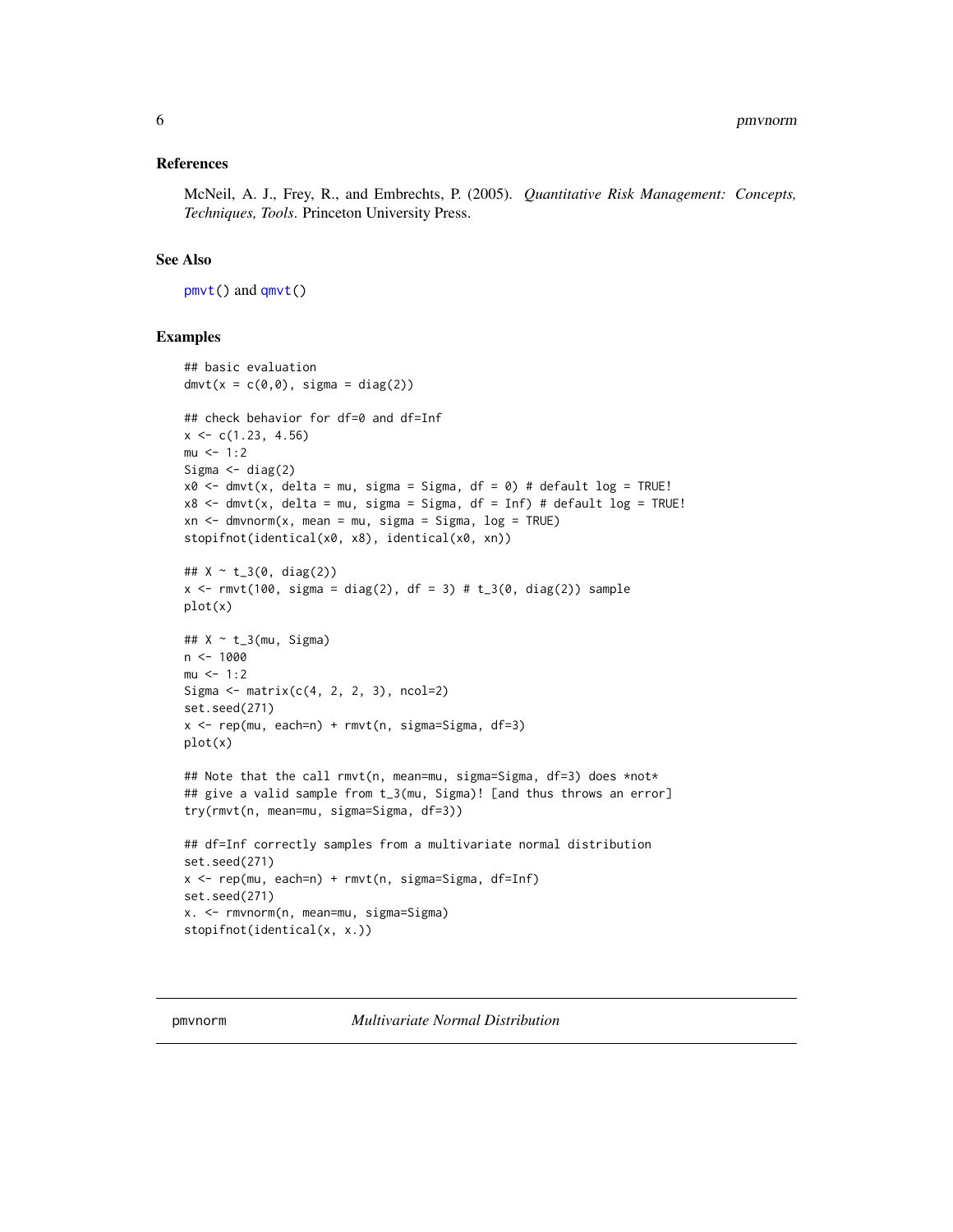#### <span id="page-6-0"></span>pmvnorm 7

#### Description

Computes the distribution function of the multivariate normal distribution for arbitrary limits and correlation matrices.

#### Usage

```
pmvnorm(lower=-Inf, upper=Inf, mean=rep(0, length(lower)),
       corr=NULL, sigma=NULL, algorithm = GenzBretz(), keepAttr=TRUE, ...)
```
#### Arguments

| lower     | the vector of lower limits of length n.                                                                                                                                                                                      |
|-----------|------------------------------------------------------------------------------------------------------------------------------------------------------------------------------------------------------------------------------|
| upper     | the vector of upper limits of length n.                                                                                                                                                                                      |
| mean      | the mean vector of length n.                                                                                                                                                                                                 |
| corr      | the correlation matrix of dimension n.                                                                                                                                                                                       |
| sigma     | the covariance matrix of dimension n less than 1000. Either corr or sigma can<br>be specified. If sigma is given, the problem is standardized. If neither corr nor<br>sigma is given, the identity matrix is used for sigma. |
| algorithm | an object of class GenzBretz, Miwa or TVPACK specifying both the algorithm to<br>be used as well as the associated hyper parameters.                                                                                         |
| keepAttr  | logical indicating if attributes such as error and msg should be attached to<br>the return value. The default, TRUE is back compatible.                                                                                      |
| $\cdot$   | additional parameters (currently given to GenzBretz for backward compatibility<br>issues).                                                                                                                                   |

#### Details

This program involves the computation of multivariate normal probabilities with arbitrary correlation matrices. It involves both the computation of singular and nonsingular probabilities. The implemented methodology is described in Genz (1992, 1993) (for algorithm GenzBretz), in Miwa et al. (2003) for algorithm Miwa (useful up to dimension 20) and Genz (2004) for the TVPACK algorithm (which covers 2- and 3-dimensional problems for semi-infinite integration regions).

Note the default algorithm GenzBretz is randomized and hence slightly depends on [.Random.seed](#page-0-0) and that both -Inf and +Inf may be specified in lower and upper. For more details see [pmvt](#page-8-1).

The multivariate normal case is treated as a special case of  $pmv$  with  $df=0$  and univariate problems are passed to [pnorm](#page-0-0).

The multivariate normal density and random deviates are available using [dmvnorm](#page-2-1) and [rmvnorm](#page-2-1).

#### Value

The evaluated distribution function is returned, if keepAttr is true, with attributes

| error     | estimated absolute error                   |
|-----------|--------------------------------------------|
| msg       | status message $(s)$ .                     |
| algorithm | a character string with class (algorithm). |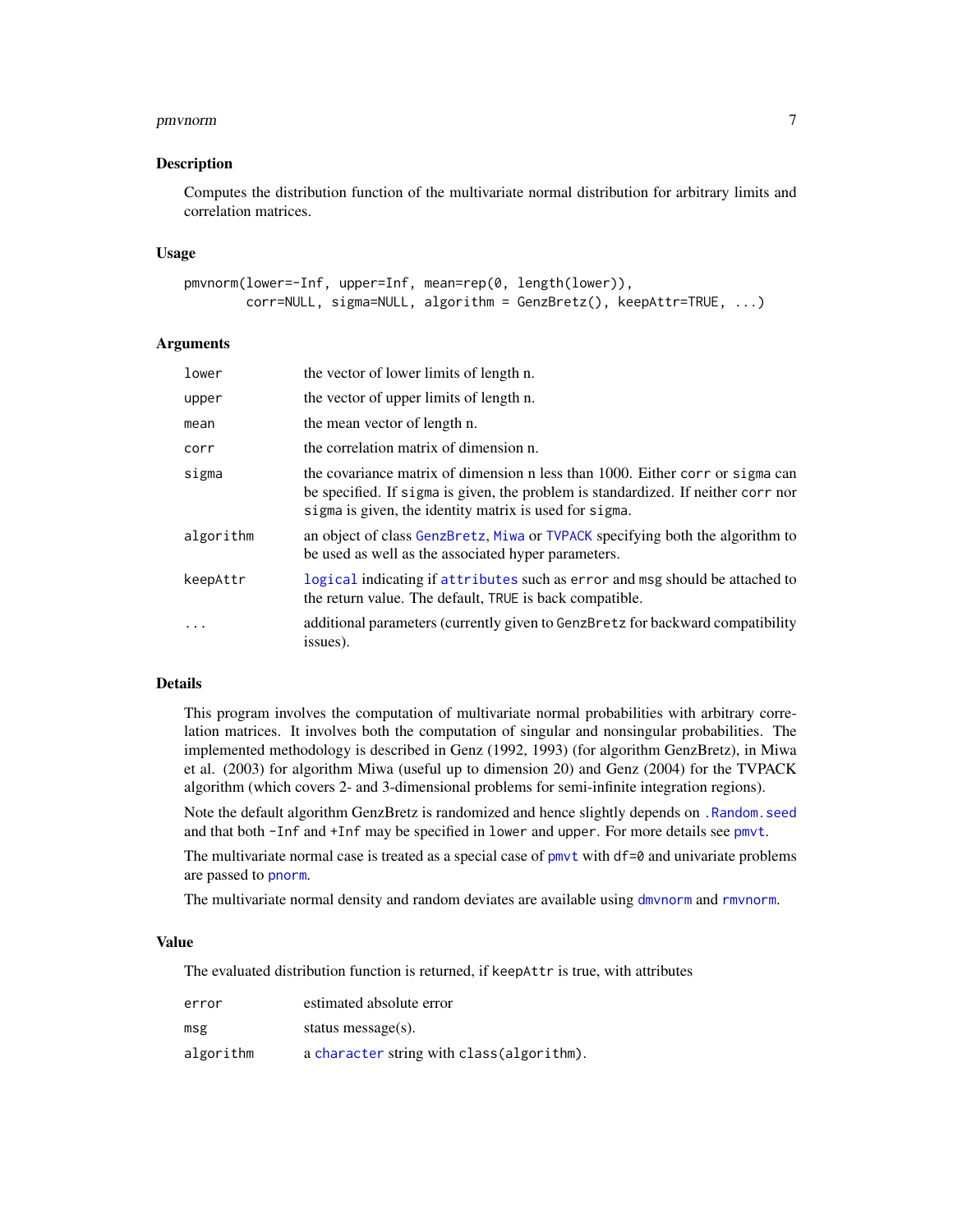#### <span id="page-7-0"></span>Source

<http://www.sci.wsu.edu/math/faculty/genz/homepage>

#### References

Genz, A. (1992). Numerical computation of multivariate normal probabilities. *Journal of Computational and Graphical Statistics*, 1, 141–150.

Genz, A. (1993). Comparison of methods for the computation of multivariate normal probabilities. *Computing Science and Statistics*, 25, 400–405.

Genz, A. (2004), Numerical computation of rectangular bivariate and trivariate normal and t-probabilities, *Statistics and Computing*, 14, 251–260.

Genz, A. and Bretz, F. (2009), *Computation of Multivariate Normal and t Probabilities*. Lecture Notes in Statistics, Vol. 195. Springer-Verlag, Heidelberg.

Miwa, A., Hayter J. and Kuriki, S. (2003). The evaluation of general non-centred orthant probabilities. *Journal of the Royal Statistical Society*, Ser. B, 65, 223–234.

#### See Also

[qmvnorm](#page-11-1)

#### Examples

```
n < -5mean \leq rep(0, 5)
lower \leq rep(-1, 5)
upper \leq rep(3, 5)
corr \leftarrow diag(5)corr[lower.tri(corr)] <- 0.5
corr[upper.tri(corr)] < -0.5prob <- pmvnorm(lower, upper, mean, corr)
print(prob)
stopifnot(pmvnorm(lower=-Inf, upper=3, mean=0, sigma=1) == pnorm(3))
a \leq -pmvnorm(lower=-Inf,upper=c(.3,.5),mean=c(2,4),diag(2))
stopifnot(round(a,16) == round(prod(pnorm(c(.3,.5),c(2,4))),16))a \leq pmvnorm(lower=-Inf,upper=c(.3,.5,1),mean=c(2,4,1),diag(3))
stopifnot(round(a,16) == round(prod(pmorn(c(.3,.5,1),c(2,4,1))),16))# Example from R News paper (original by Genz, 1992):
m < -3sigma \leq diag(3)
sigma[2,1] <- 3/5
sigma[3,1] <- 1/3
sigma[3,2] <- 11/15
```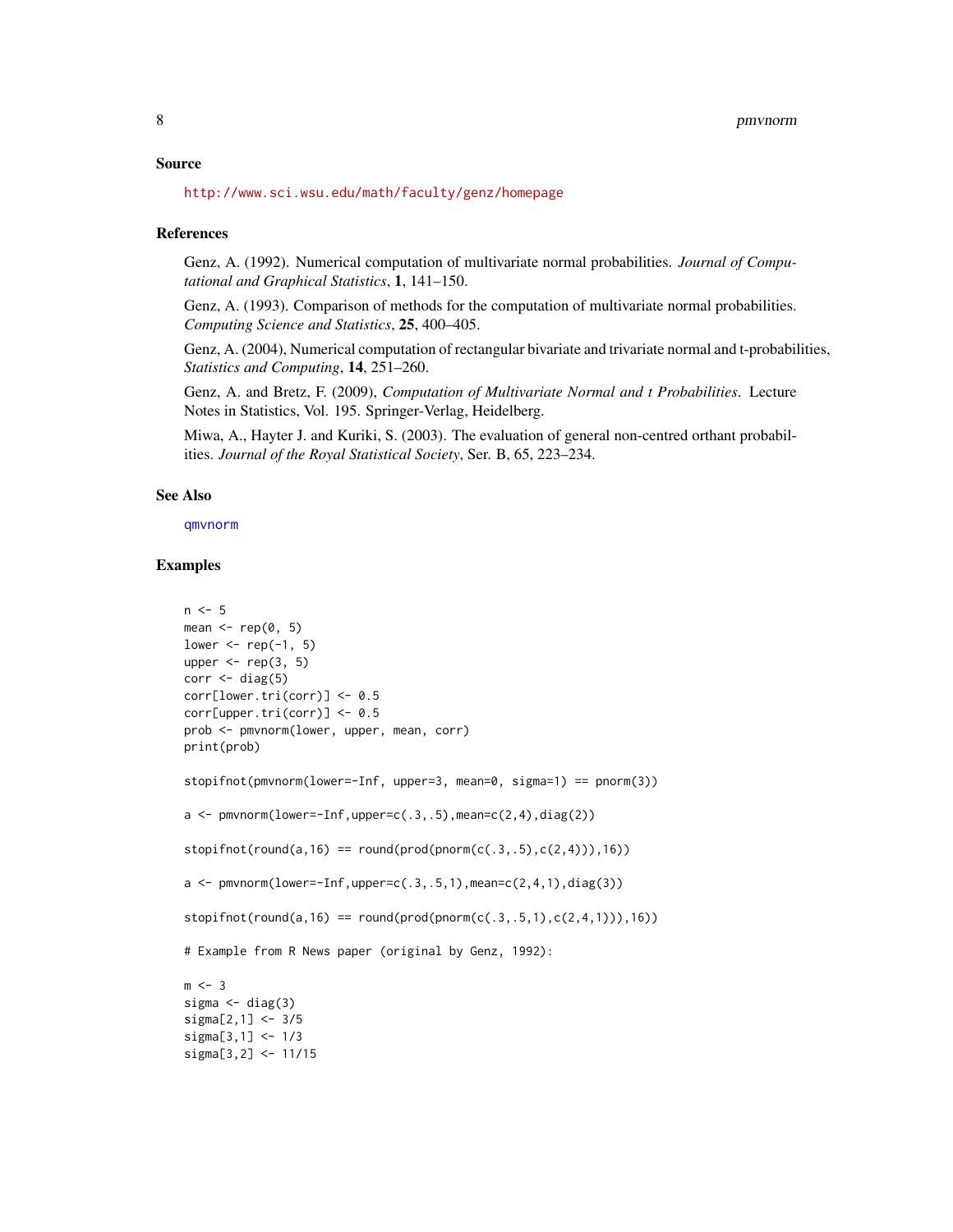#### <span id="page-8-0"></span>pmvt 9

```
pmvnorm(lower=rep(-Inf, m), upper=c(1,4,2), mean=rep(0, m), corr=sigma)
# Correlation and Covariance
a \leftarrow \text{pmvnorm}(\text{lower}=\text{Inf}, \text{upper}=c(2,2), \text{ sigma} = \text{diag}(2)*2)b \leq pmvnorm(lower=-Inf, upper=c(2,2)/sqrt(2), corr=diag(2))
stopifnot(all.equal(round(a,5) , round(b, 5)))
```
#### <span id="page-8-1"></span>pmvt *Multivariate t Distribution*

#### Description

Computes the the distribution function of the multivariate t distribution for arbitrary limits, degrees of freedom and correlation matrices based on algorithms by Genz and Bretz.

#### Usage

```
pmvt(lower=-Inf, upper=Inf, delta=rep(0, length(lower)),
     df=1, corr=NULL, sigma=NULL, algorithm = GenzBretz(),
     type = c("Kshirsagar", "shifted"), keepAttr=TRUE, ...)
```
#### Arguments

| lower     | the vector of lower limits of length n.                                                                                                                                                                                                                                                                                                                                                                                                                                                                                                                                                                                                                                                                                                                                                                          |  |
|-----------|------------------------------------------------------------------------------------------------------------------------------------------------------------------------------------------------------------------------------------------------------------------------------------------------------------------------------------------------------------------------------------------------------------------------------------------------------------------------------------------------------------------------------------------------------------------------------------------------------------------------------------------------------------------------------------------------------------------------------------------------------------------------------------------------------------------|--|
| upper     | the vector of upper limits of length n.                                                                                                                                                                                                                                                                                                                                                                                                                                                                                                                                                                                                                                                                                                                                                                          |  |
| delta     | the vector of noncentrality parameters of length n, for type = "shifted" delta<br>specifies the mode.                                                                                                                                                                                                                                                                                                                                                                                                                                                                                                                                                                                                                                                                                                            |  |
| df        | degree of freedom as integer. Normal probabilities are computed for df=0.                                                                                                                                                                                                                                                                                                                                                                                                                                                                                                                                                                                                                                                                                                                                        |  |
| corr      | the correlation matrix of dimension n.                                                                                                                                                                                                                                                                                                                                                                                                                                                                                                                                                                                                                                                                                                                                                                           |  |
| sigma     | the scale matrix of dimension n. Either corr or sigma can be specified. If<br>sigma is given, the problem is standardized. If neither corr nor sigma is given,<br>the identity matrix is used for sigma.                                                                                                                                                                                                                                                                                                                                                                                                                                                                                                                                                                                                         |  |
| algorithm | an object of class GenzBretz or TVPACK defining the hyper parameters of this<br>algorithm.                                                                                                                                                                                                                                                                                                                                                                                                                                                                                                                                                                                                                                                                                                                       |  |
| type      | type of the noncentral multivariate t distribution to be computed. type = "Kshirsagar"<br>corresponds to formula $(1.4)$ in Genz and Bretz $(2009)$ (see also Chapter 5.1 in<br>Kotz and Nadarajah (2004)). This is the noncentral t-distribution needed for cal-<br>culating the power of multiple contrast tests under a normality assumption. type<br>$=$ "shifted" corresponds to the formula right before formula $(1.4)$ in Genz and<br>Bretz $(2009)$ (see also formula $(1.1)$ in Kotz and Nadarajah $(2004)$ ). It is a lo-<br>cation shifted version of the central t-distribution. This noncentral multivariate<br>t distribution appears for example as the Bayesian posterior distribution for the<br>regression coefficients in a linear regression. In the central case both types co-<br>incide. |  |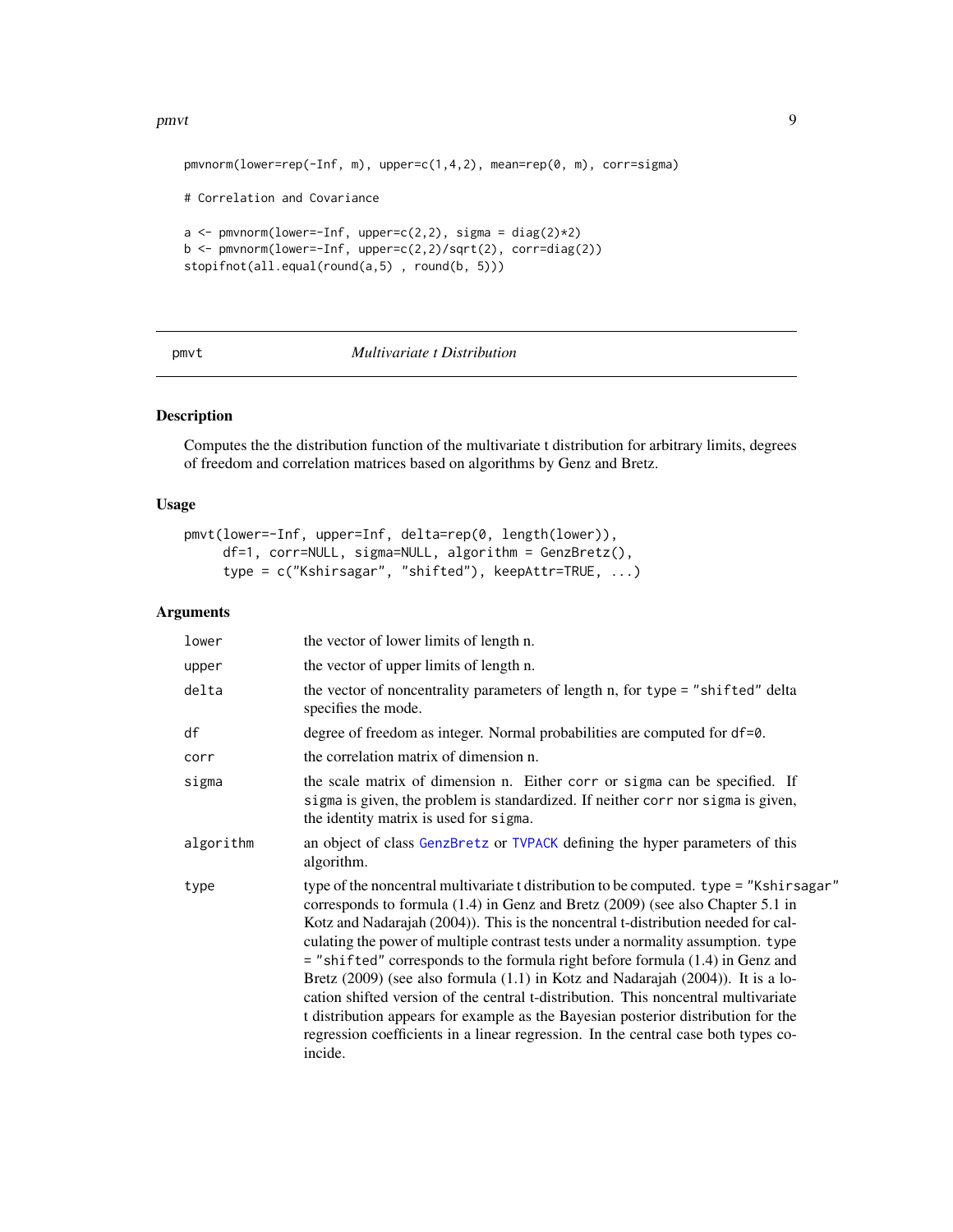<span id="page-9-0"></span>

| keepAttr                | logical indicating if attributes such as error and msg should be attached to               |
|-------------------------|--------------------------------------------------------------------------------------------|
|                         | the return value. The default, TRUE is back compatible.                                    |
| $\cdot$ $\cdot$ $\cdot$ | additional parameters (currently given to GenzBretz for backward compatibility<br>issues). |

#### Details

This function involves the computation of central and noncentral multivariate t-probabilities with arbitrary correlation matrices. It involves both the computation of singular and nonsingular probabilities. The methodology (for default algorithm = GenzBretz()) is based on randomized quasi Monte Carlo methods and described in Genz and Bretz (1999, 2002).

Because of the randomization, the result for this algorithm (slightly) depends on [.Random.seed](#page-0-0).

For 2- and 3-dimensional problems one can also use the [TVPACK](#page-1-1) routines described by Genz (2004), which only handles semi-infinite integration regions (and for type = "Kshirsagar" only central problems).

For type = "Kshirsagar" and a given correlation matrix corr, for short A, say, (which has to be positive semi-definite) and degrees of freedom  $\nu$  the following values are numerically evaluated

$$
I = 2^{1-\nu/2}/\Gamma(\nu/2) \int_0^\infty s^{\nu-1} \exp(-s^2/2) \Phi(s \cdot lower/\sqrt{\nu} - \delta, s \cdot upper/\sqrt{\nu} - \delta) ds
$$

where

$$
\Phi(a, b) = (det(A)(2\pi)^m)^{-1/2} \int_a^b \exp(-x'Ax/2) dx
$$

is the multivariate normal distribution and  $m$  is the number of rows of  $A$ .

For type = "shifted", a positive definite symmetric matrix  $S$  (which might be the correlation or the scale matrix), mode (vector)  $\delta$  and degrees of freedom  $\nu$  the following integral is evaluated:

$$
c \int_{lower_1}^{upper_1} \dots \int_{lower_m}^{upper_m} (1 + (x - \delta)'S^{-1}(x - \delta)/\nu)^{-(\nu + m)/2} dx_1 ... dx_m,
$$

where

$$
c = \Gamma((\nu + m)/2)/((\pi \nu)^{m/2} \Gamma(\nu/2) |S|^{1/2}),
$$

and m is the number of rows of S.

Note that both -Inf and +Inf may be specified in the lower and upper integral limits in order to compute one-sided probabilities.

Univariate problems are passed to  $pt.$  $pt.$  If df = 0, normal probabilities are returned.

#### Value

The evaluated distribution function is returned, if keepAttr is true, with attributes

| error     | estimated absolute error and               |
|-----------|--------------------------------------------|
| msg       | status message (a character string).       |
| algorithm | a character string with class (algorithm). |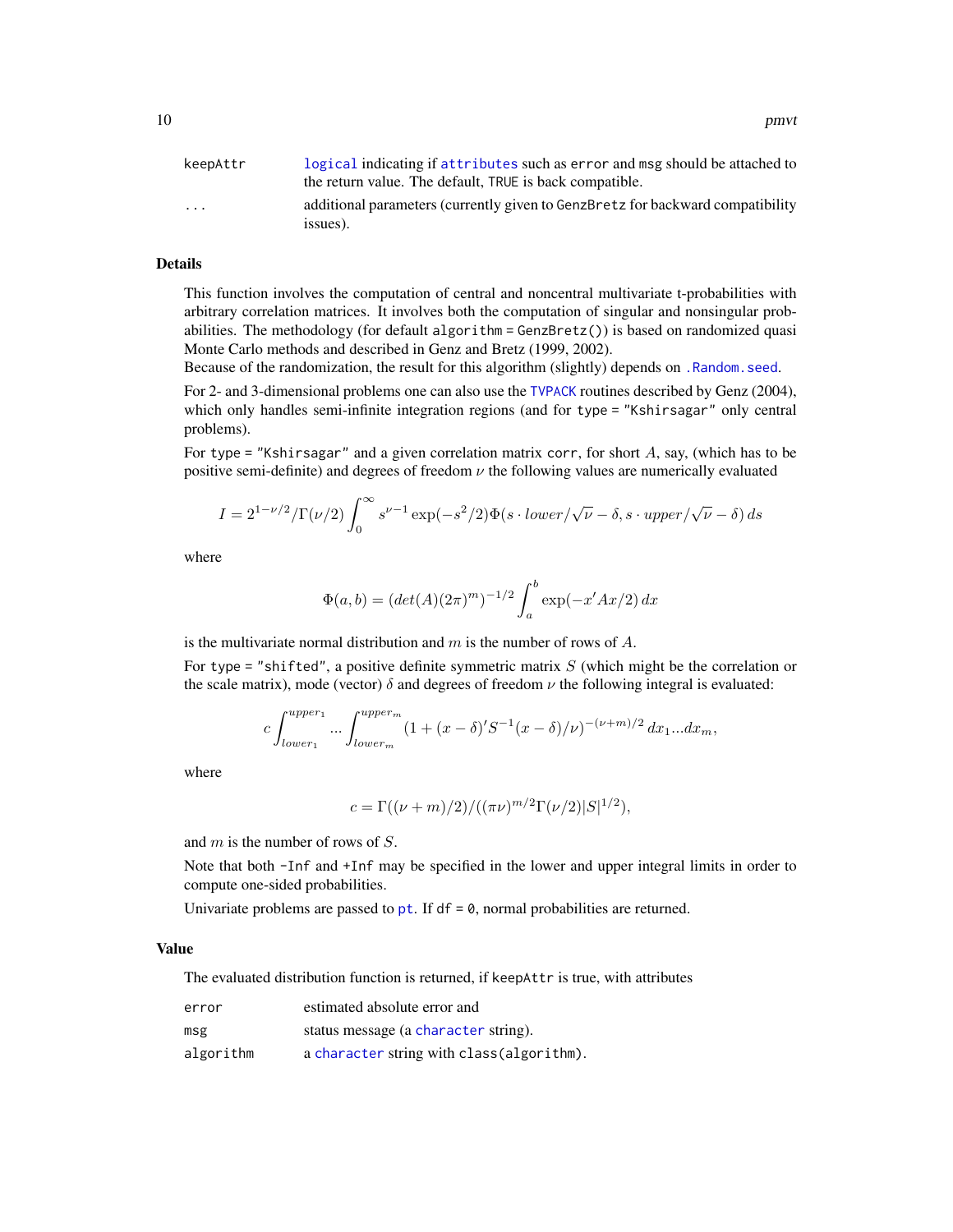<span id="page-10-0"></span>pmvt 11

#### Source

<http://www.sci.wsu.edu/math/faculty/genz/homepage>

#### References

Genz, A. and Bretz, F. (1999), Numerical computation of multivariate t-probabilities with application to power calculation of multiple contrasts. *Journal of Statistical Computation and Simulation*, 63, 361–378.

Genz, A. and Bretz, F. (2002), Methods for the computation of multivariate t-probabilities. *Journal of Computational and Graphical Statistics*, 11, 950–971.

Genz, A. (2004), Numerical computation of rectangular bivariate and trivariate normal and t-probabilities, *Statistics and Computing*, 14, 251–260.

Genz, A. and Bretz, F. (2009), *Computation of Multivariate Normal and t Probabilities*. Lecture Notes in Statistics, Vol. 195. Springer-Verlag, Heidelberg.

S. Kotz and S. Nadarajah (2004), *Multivariate t Distributions and Their Applications*. Cambridge University Press. Cambridge.

Edwards D. and Berry, Jack J. (1987), The efficiency of simulation-based multiple comparisons. *Biometrics*, 43, 913–928.

#### See Also

[qmvt](#page-13-1)

#### Examples

```
n < -5lower <-1upper <- 3
df \leftarrow 4corr \leftarrow diag(5)corr[lower.tri(corr)] < -0.5delta \leq rep(0, 5)
prob <- pmvt(lower=lower, upper=upper, delta=delta, df=df, corr=corr)
print(prob)
pmvt(lower=-Inf, upper=3, df = 3, sigma = 1) == pt(3, 3)# Example from R News paper (original by Edwards and Berry, 1987)
n <- c(26, 24, 20, 33, 32)
V \leftarrow diag(1/n)df <- 130
C \leftarrow C(1,1,1,0,0,-1,0,0,1,0,0,-1,0,0,1,0,0,0,-1,-1,0,0,-1,0,0)C \leq - matrix(C, ncol=5)
### scale matrix
cv <- C %*% V %*% t(C)
### correlation matrix
dv <- t(1/sqrt(diag(cv)))
```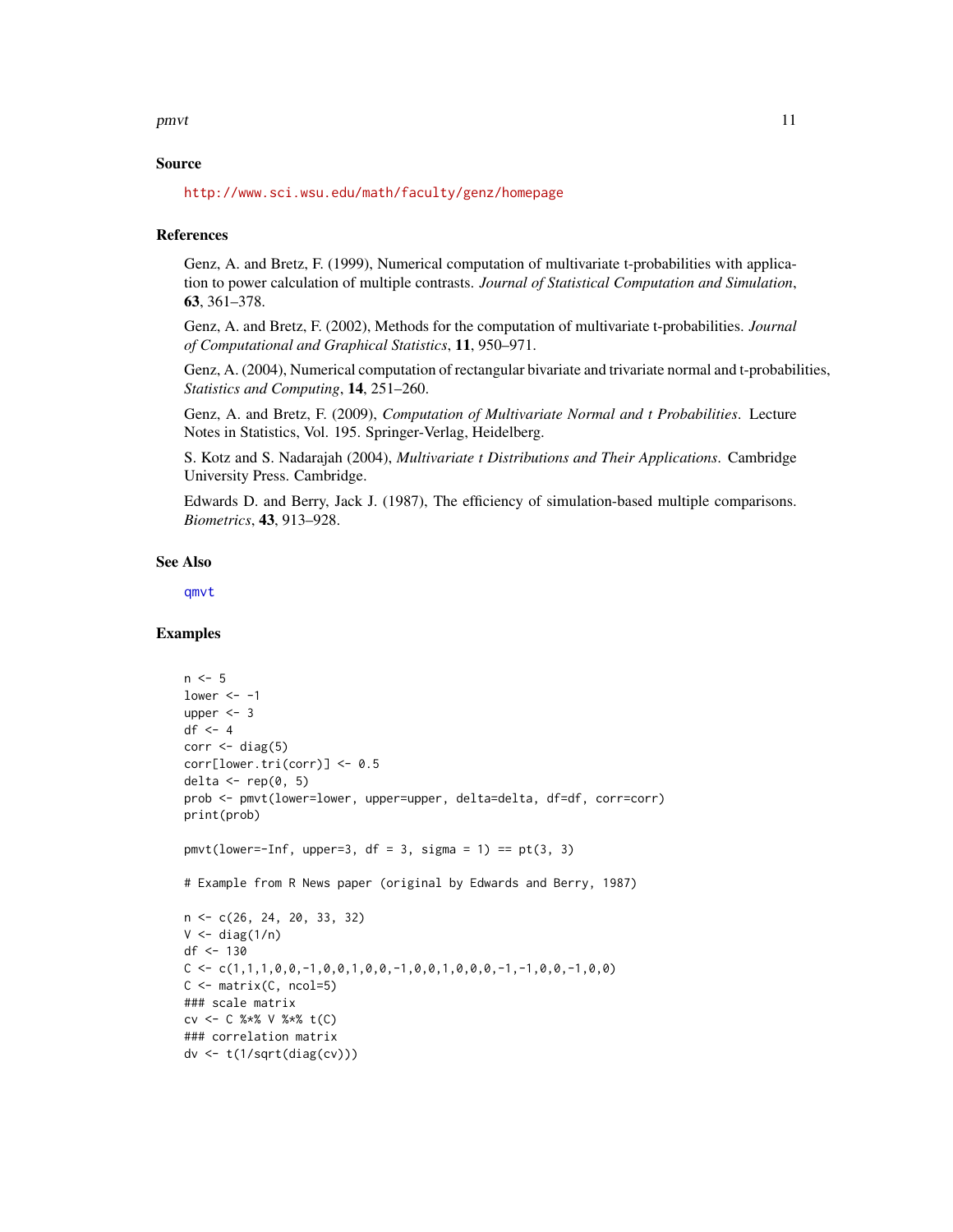```
cr < - cv * (t(dv) % % dv)
delta \leq rep(0,5)
myfct <- function(q, alpha) {
  lower \leq rep(-q, ncol(cv))
  upper <- rep(q, ncol(cv))
  pmvt(lower=lower, upper=upper, delta=delta, df=df,
       corr=cr, abseps=0.0001) - alpha
}
### uniroot for this simple problem
round(uniroot(myfct, lower=1, upper=5, alpha=0.95)$root, 3)
# compare pmvt and pmvnorm for large df:
a <- pmvnorm(lower=-Inf, upper=1, mean=rep(0, 5), corr=diag(5))
b <- pmvt(lower=-Inf, upper=1, delta=rep(0, 5), df=300,
          corr=diag(5))
a
b
stopifnot(round(a, 2) == round(b, 2))# correlation and scale matrix
a <- pmvt(lower=-Inf, upper=2, delta=rep(0,5), df=3,
          sigma = diag(5)*2)b <- pmvt(lower=-Inf, upper=2/sqrt(2), delta=rep(0,5),
          df=3, corr=diag(5))
attributes(a) <- NULL
attributes(b) <- NULL
a
b
stopifnot(all.equal(round(a,3) , round(b, 3)))
a \leq -p mvt(0, 1, df=10)attributes(a) <- NULL
b \leq pt(1, df=10) - pt(0, df=10)stopifnot(all.equal(round(a,10) , round(b, 10)))
```
<span id="page-11-1"></span>qmvnorm *Quantiles of the Multivariate Normal Distribution*

#### Description

Computes the equicoordinate quantile function of the multivariate normal distribution for arbitrary correlation matrices based on inversion of [pmvnorm](#page-5-1), using a stochastic root finding algorithm described in Bornkamp (2018).

<span id="page-11-0"></span>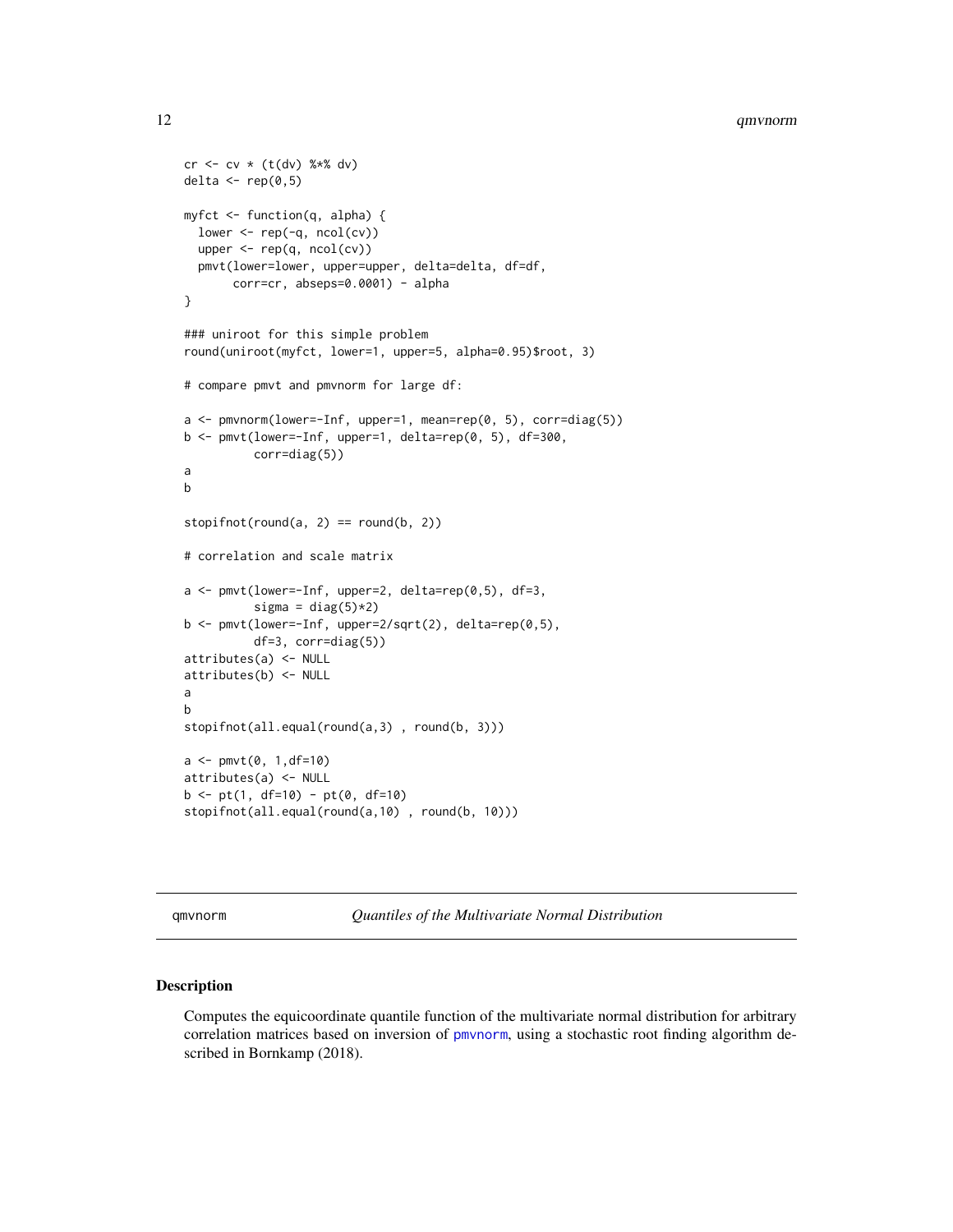#### <span id="page-12-0"></span>qmvnorm and the contract of the contract of the contract of the contract of the contract of the contract of the contract of the contract of the contract of the contract of the contract of the contract of the contract of th

#### Usage

```
qmvnorm(p, interval = NULL, tail = c("lower.tail","upper.tail", "both.tails"), mean = 0, corr = NULL,
       sigma = NULL, algorithm = GenzBretz(),
       ptol = 0.001, maxiter = 500, trace = FALSE, ...)
```
#### Arguments

| p                    | probability.                                                                                                                                                                                                                                                                                             |
|----------------------|----------------------------------------------------------------------------------------------------------------------------------------------------------------------------------------------------------------------------------------------------------------------------------------------------------|
| interval             | optional, a vector containing the end-points of the interval to be searched. Does<br>not need to contain the true quantile, just used as starting values by the root-<br>finder. If equal to NULL a guess is used.                                                                                       |
| tail                 | specifies which quantiles should be computed. Lower.tail gives the quantile<br>x for which $P[X \le x] = p$ , upper tail gives x with $P[X > x] = p$ and<br>both tails leads to x with $P[-x \le X \le x] = p$ .                                                                                         |
| mean                 | the mean vector of length n.                                                                                                                                                                                                                                                                             |
| corr                 | the correlation matrix of dimension n.                                                                                                                                                                                                                                                                   |
| sigma                | the covariance matrix of dimension n. Either corr or sigma can be specified. If<br>sigma is given, the problem is standardized. If neither corr nor sigma is given,<br>the identity matrix is used for sigma.                                                                                            |
| algorithm            | an object of class GenzBretz, Miwa or TVPACK specifying both the algorithm to<br>be used as well as the associated hyper parameters.                                                                                                                                                                     |
| ptol, maxiter, trace |                                                                                                                                                                                                                                                                                                          |
|                      | Parameters passed to the stochastic root-finding algorithm. Iteration stops when<br>the 95% confidence interval for the predicted quantile is inside [p-ptol, p+ptol].<br>maxiter is the maximum number of iterations for the root finding algorithm.<br>trace prints the iterations of the root finder. |
| .                    | additional parameters to be passed to GenzBretz.                                                                                                                                                                                                                                                         |
|                      |                                                                                                                                                                                                                                                                                                          |

#### Details

Only equicoordinate quantiles are computed, i.e., the quantiles in each dimension coincide. The result is seed dependend.

#### Value

A list with two components: quantile and f.quantile give the location of the quantile and the difference between the distribution function evaluated at the quantile and p.

#### References

Bornkamp, B. (2018). Calculating quantiles of noisy distribution functions using local linear regressions. *Computational Statistics*, 33, 487–501.

#### See Also

[pmvnorm](#page-5-1), [qmvt](#page-13-1)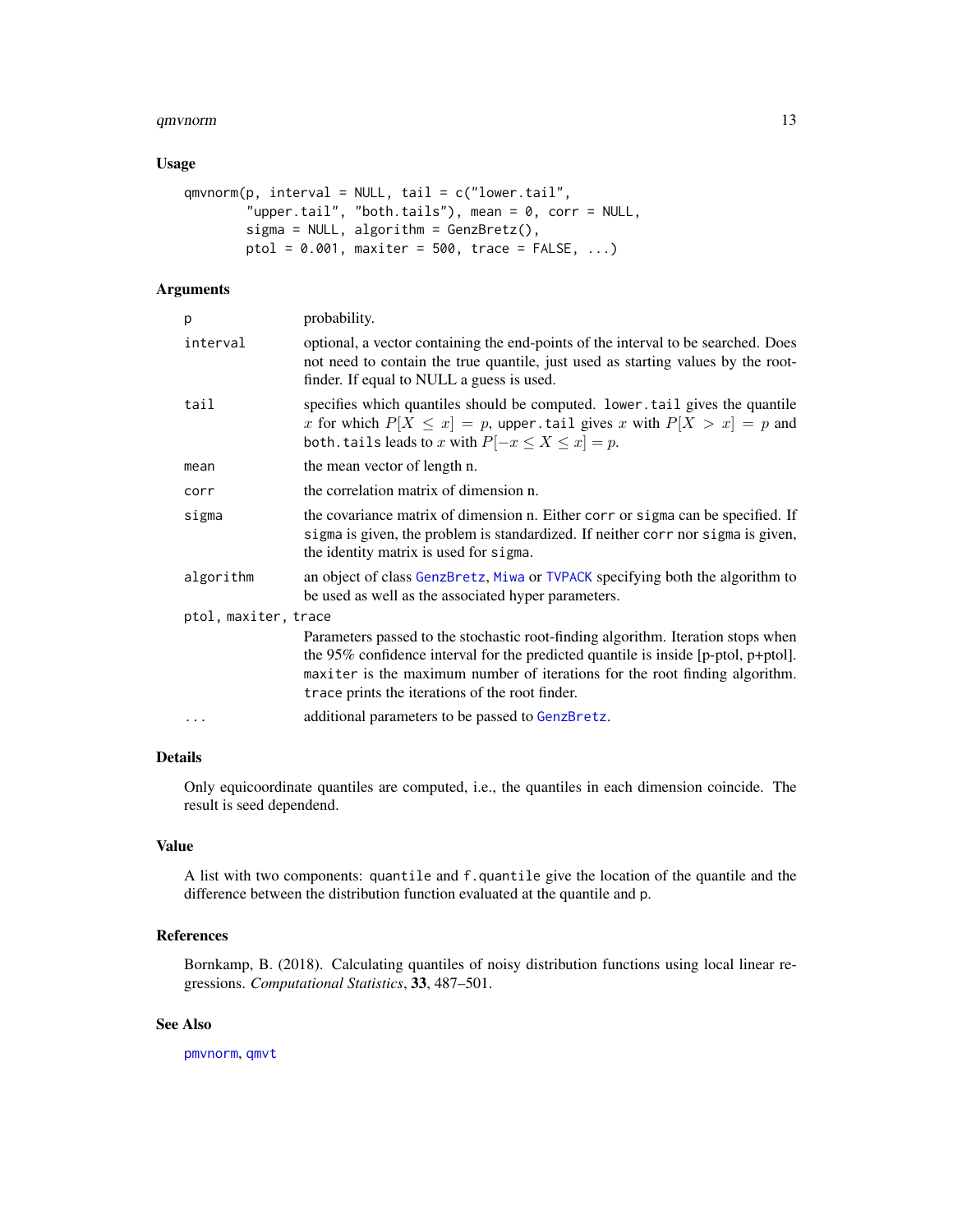#### Examples

```
qmvnorm(0.95, sigma = diag(2), tail = "both")
```
#### <span id="page-13-1"></span>qmvt *Quantiles of the Multivariate t Distribution*

#### Description

Computes the equicoordinate quantile function of the multivariate t distribution for arbitrary correlation matrices based on inversion of [pmvt](#page-8-1), using a stochastic root finding algorithm described in Bornkamp (2018).

#### Usage

```
qmvt(p, interval = NULL, tail = c("lower.tail","upper.tail", "both.tails"), df = 1, delta = 0, corr = NULL,
     sigma = NULL, algorithm = GenzBretz(),
     type = c("Kshirsagar", "shifted"),
     ptol = 0.001, maxiter = 500, trace = FALSE, ...)
```
#### Arguments

| p         | probability.                                                                                                                                                                                                                                                                                                                                                                |
|-----------|-----------------------------------------------------------------------------------------------------------------------------------------------------------------------------------------------------------------------------------------------------------------------------------------------------------------------------------------------------------------------------|
| interval  | optional, a vector containing the end-points of the interval to be searched. Does<br>not need to contain the true quantile, just used as starting values by the root-<br>finder. If equal to NULL a guess is used.                                                                                                                                                          |
| tail      | specifies which quantiles should be computed. lower tail gives the quantile<br>x for which $P[X \le x] = p$ , upper tail gives x with $P[X > x] = p$ and<br>both. tails leads to x with $P[-x \le X \le x] = p$ .                                                                                                                                                           |
| delta     | the vector of noncentrality parameters of length n, for type = "shifted" delta<br>specifies the mode.                                                                                                                                                                                                                                                                       |
| df        | degree of freedom as integer. Normal quantiles are computed for $df = 0$ or $df =$<br>Inf.                                                                                                                                                                                                                                                                                  |
| corr      | the correlation matrix of dimension n.                                                                                                                                                                                                                                                                                                                                      |
| sigma     | the covariance matrix of dimension n. Either corr or sigma can be specified. If<br>sigma is given, the problem is standardized. If neither corr nor sigma is given,<br>the identity matrix in the univariate case (so corr = 1) is used for corr.                                                                                                                           |
| algorithm | an object of class GenzBretz or TVPACK defining the hyper parameters of this<br>algorithm.                                                                                                                                                                                                                                                                                  |
| type      | type of the noncentral multivariate t distribution to be computed. type = "Kshirsagar"<br>corresponds to formula $(1.4)$ in Genz and Bretz $(2009)$ (see also Chapter 5.1 in<br>Kotz and Nadarajah (2004)) and type = "shifted" corresponds to the formula<br>before formula $(1.4)$ in Genz and Bretz $(2009)$ (see also formula $(1.1)$ in Kotz<br>and Nadarajah (2004)). |

<span id="page-13-0"></span>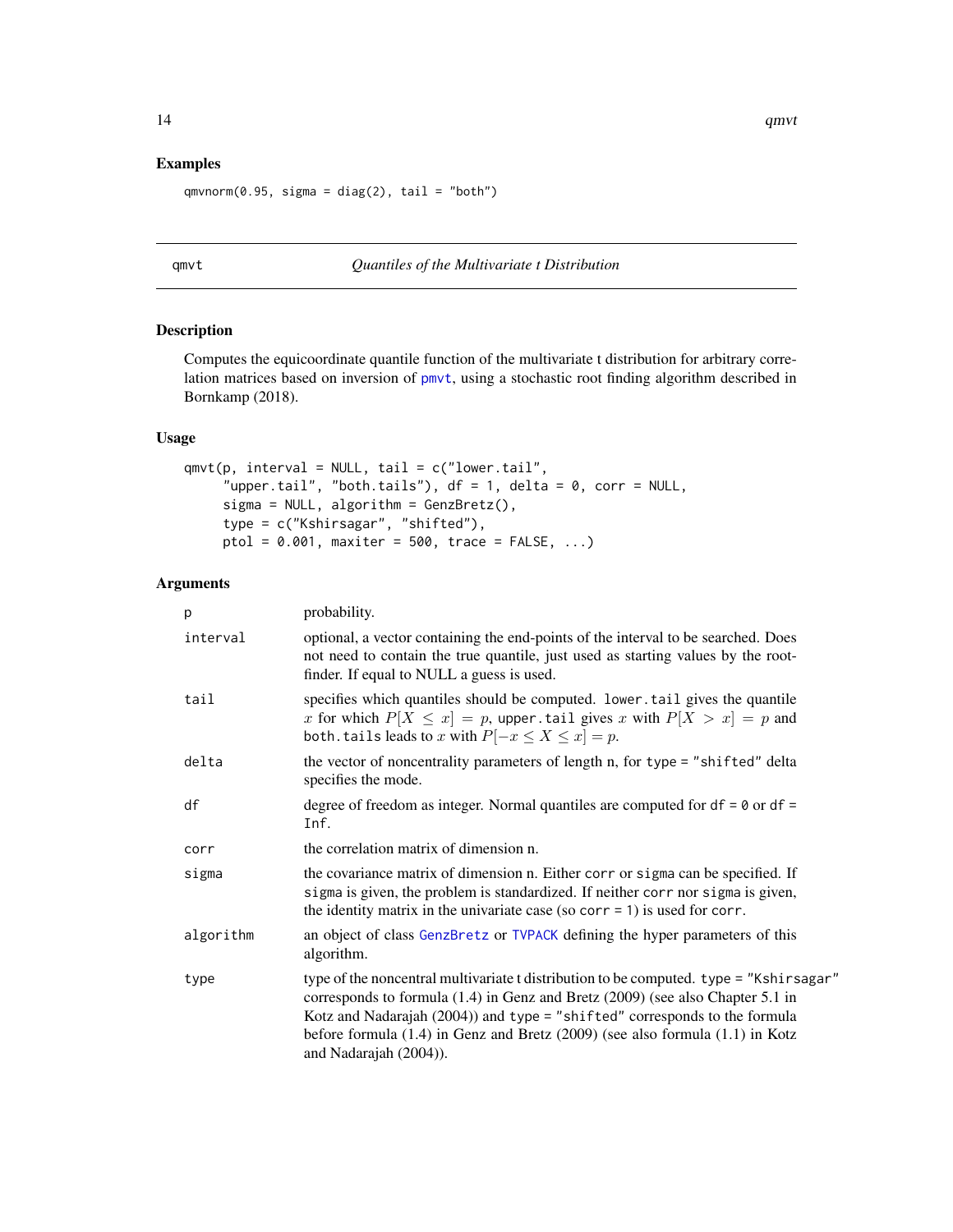#### <span id="page-14-0"></span>qmvt $15$

| ptol, maxiter, trace    |                                                                                                                                                                                                                                                                                                                |
|-------------------------|----------------------------------------------------------------------------------------------------------------------------------------------------------------------------------------------------------------------------------------------------------------------------------------------------------------|
|                         | Parameters passed to the stochastic root-finding algorithm. Iteration stops when<br>the 95% confidence interval for the predicted quantile is inside $[p$ -ptol, $p$ +ptol].<br>maxiter is the maximum number of iterations for the root finding algorithm.<br>trace prints the iterations of the root finder. |
| $\cdot$ $\cdot$ $\cdot$ | additional parameters to be passed to GenzBretz.                                                                                                                                                                                                                                                               |

#### Details

Only equicoordinate quantiles are computed, i.e., the quantiles in each dimension coincide. The result is seed dependend.

#### Value

A list with two components: quantile and f.quantile give the location of the quantile and the difference between the distribution function evaluated at the quantile and p.

#### References

Bornkamp, B. (2018). Calculating quantiles of noisy distribution functions using local linear regressions. *Computational Statistics*, 33, 487–501.

#### See Also

[pmvnorm](#page-5-1), [qmvnorm](#page-11-1)

#### Examples

```
## basic evaluation
qmvt(0.95, df = 16, tail = "both")## check behavior for df=0 and df=Inf
Sigma \leftarrow diag(2)
set.seed(29)
q0 \leq q mvt(0.95, sigma = Sigma, df = 0, tail = "both")$quantile
set.seed(29)
q8 <- qmvt(0.95, sigma = Sigma, df = Inf, tail = "both")$quantile
set.seed(29)
qn <- qmvnorm(0.95, sigma = Sigma, tail = "both")$quantile
stopifnot(identical(q0, q8),
          isTRUE(all.equal(q0, qn, tol = (.Machine$double.eps)^(1/3))))
## if neither sigma nor corr are provided, corr = 1 is used internally
df <- 0
set.seed(29)
qt95 <- qmvt(0.95, df = df, tail = "both")$quantile
set.seed(29)
qt95.c \leq qmvt(0.95, df = df, corr = 1, tail = "both")$quantile
set.seed(29)
qt95.s \leq qmvt(0.95, df = df, sigma = 1, tail = "both")$quantile
stopifnot(identical(qt95, qt95.c),
```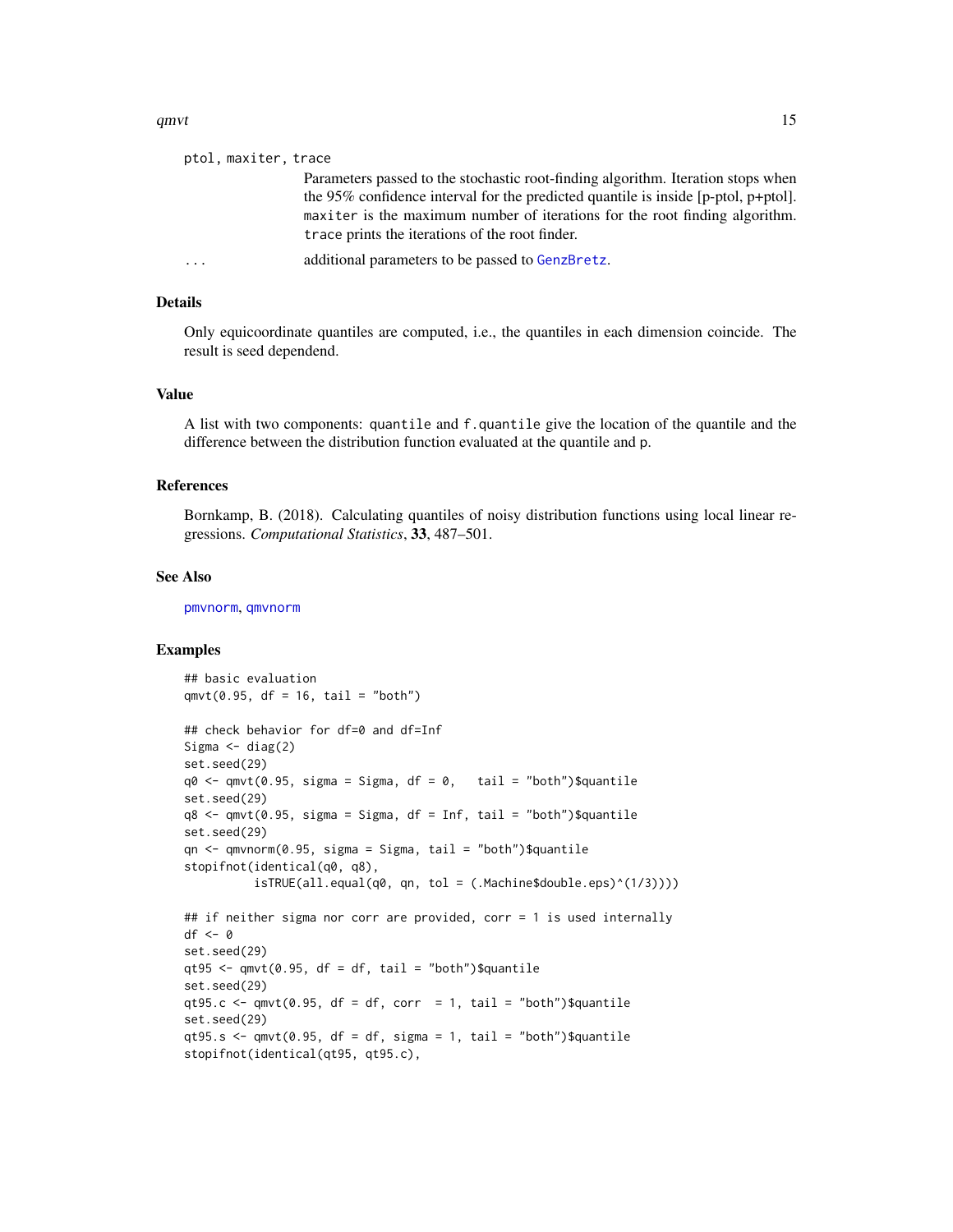### identical(qt95, qt95.s))

```
df <- 4
set.seed(29)
qt95 <- qmvt(0.95, df = df, tail = "both")$quantile
set.seed(29)
qt95.c \leq qmvt(0.95, df = df, corr = 1, tail = "both")$quantile
set.seed(29)
qt95.s \leq qmvt(0.95, df = df, sigma = 1, tail = "both")$quantile
stopifnot(identical(qt95, qt95.c),
          identical(qt95, qt95.s))
```